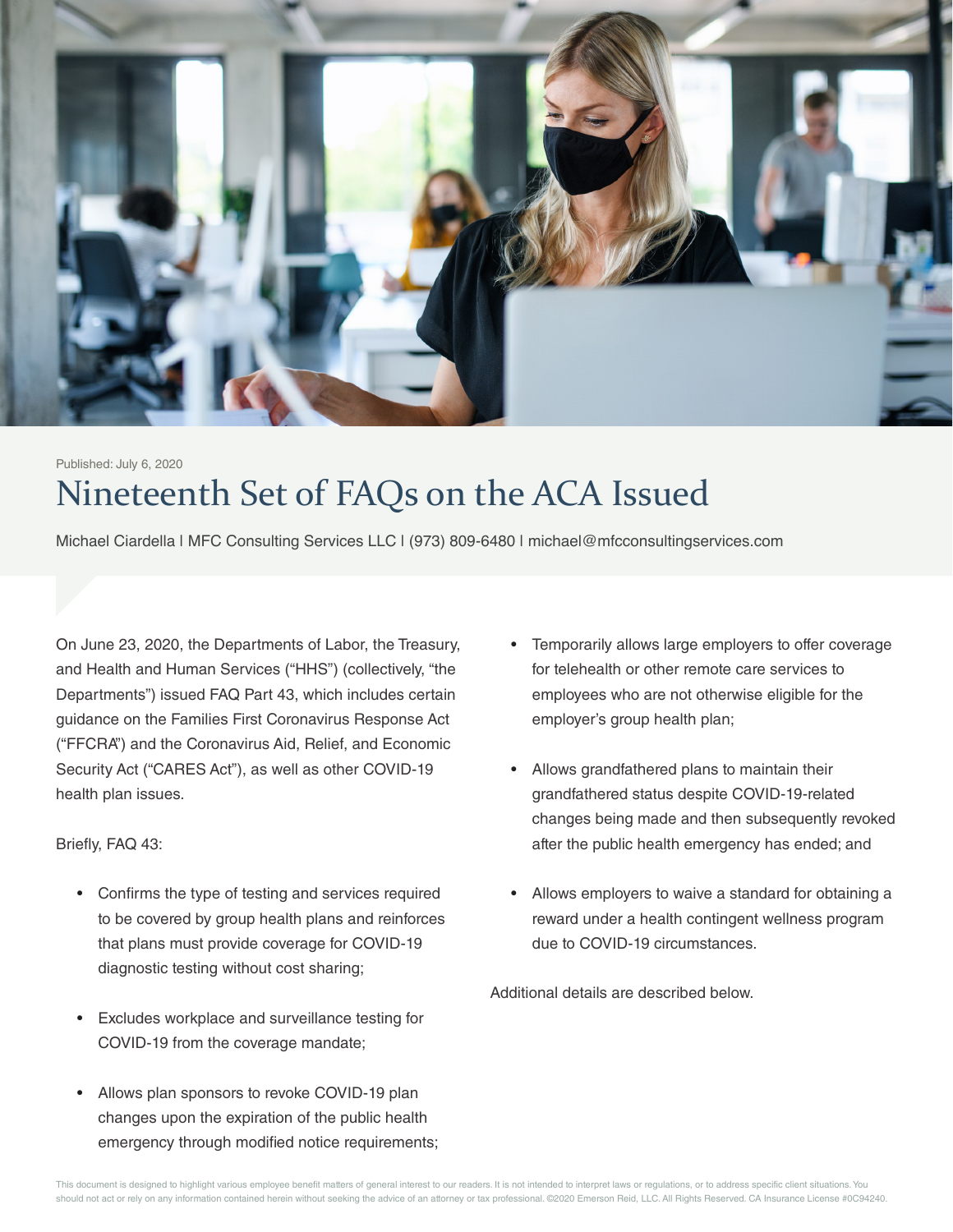#### Items and Services that must be Covered under FFCRA (As Amended by the Cares Act)

Health plans must provide coverage for the following items and services without cost-sharing (including deductibles, copayments, and coinsurance), prior authorization or other medical management techniques for the duration of the public health emergency period (currently set to end July 25, 2020, unless extended or shortened by HHS):

- An in vitro diagnostic test for the detection of SARS-CoV-2 or the diagnosis of COVID-19, and the administration of such a test that:
	- Is approved, cleared or authorized by the Federal Food, Drug and Cosmetic Act ("FDCA");
	- The developer has requested (or intends to request) emergency use authorization ("EUA") under the FDCA, unless and until the EUA request is denied or if the developer does not submit a request within a reasonable timeframe;
	- Is developed in and authorized by a state that has notified HHS of its intention to review tests intended to diagnose COVID-19; or
	- Is another kind of test that HHS deems appropriate in guidance.
- Items and services furnished to an individual during healthcare provider office visits (including telehealth visits), urgent care center visits, and emergency room visits that result in an order for or administration of an in vitro diagnostic product described above, but only to the extent the items and services relate to the furnishing or administration of the product or to the evaluation of the individual for purposes of determining the need of the individual for such product.

The guidance provides links to appropriate websites a plan or carrier may use to determine which COVID-19 tests are required to be covered without cost sharing.

In addition, FAQ 43 clarifies:

- Health plans must provide coverage for certain items and services when medically appropriate for the individual as determined by the individual's provider.
- Health plans are also required to cover COVID-19 diagnostic testing for at-home testing, when ordered by the individual's provider and it is medically appropriate and meets the current accepted standards of medical practice.
- Health plans must cover multiple diagnostic tests for an individual, when medically necessary.

### Coverage of Testing for Employment Purposes or Surveillance is not Required

Group health plans are not required to cover COVID-19 testing for surveillance or employment purposes, including "return to work" situations. The FFCRA only requires coverage of items and services for diagnostic purposes.

## Out of Network Providers and Balance Billing

As previously covered in the FAQ Part 42, health plans are required to provide coverage for items and services related to a COVID-19 diagnosis without cost-sharing when furnished by out-of-network ("OON") providers. Where there is no negotiated rate with an OON provider, the plan must reimburse the provider at the cash price for the services as listed by the provider on a website (or a negotiated lower price than the listed cash price).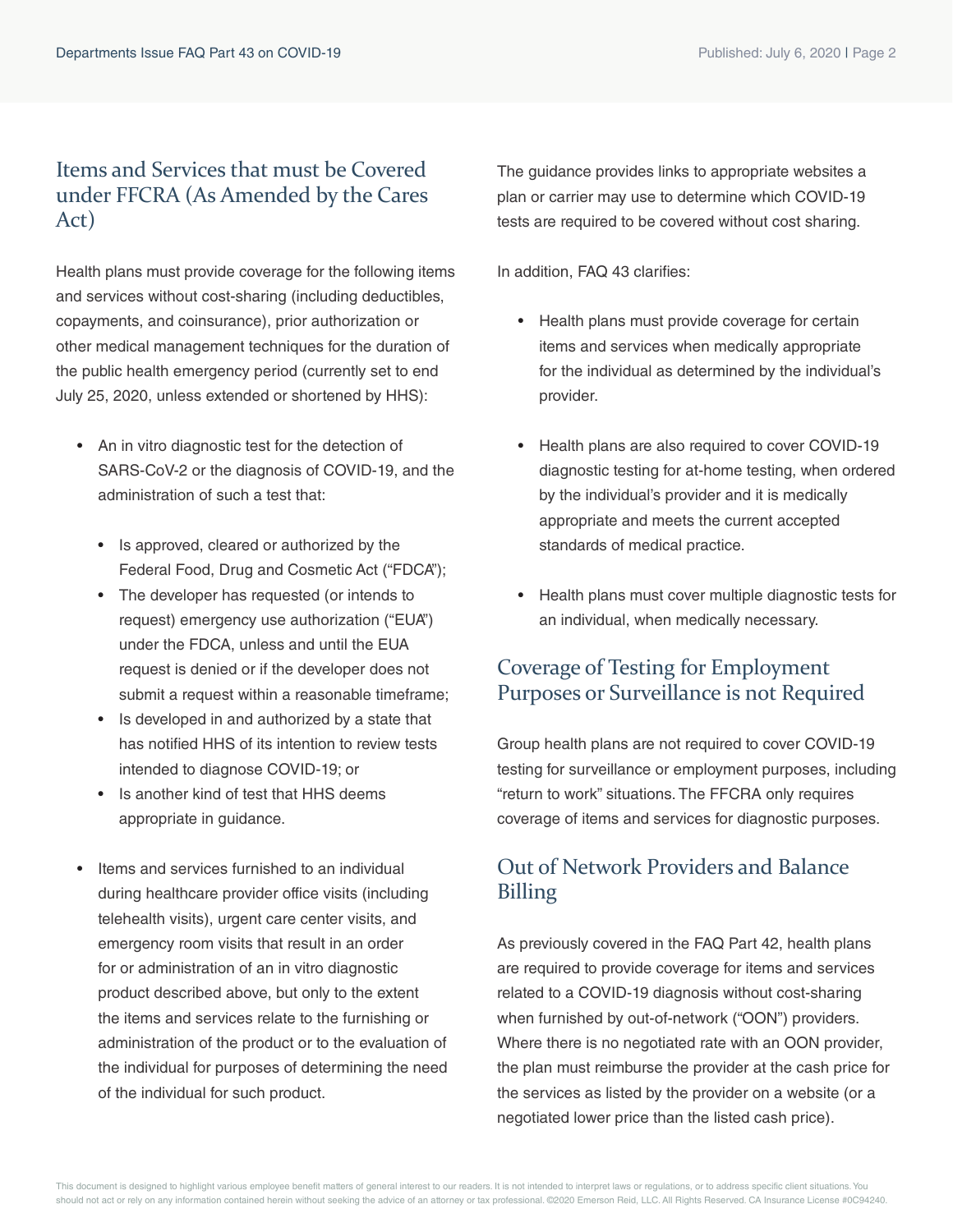The FAQ clarifies:

- Participants and beneficiaries should not be balance billed for an applicable COVID-19 test.
- The reimbursement rate requirements apply only the diagnostic testing for COVID-19. Balance billing may be allowed for all other services, subject to applicable state laws and other plan provisions.

With respect to individuals who receive a COVID-19 test in an emergency department of a hospital that is OON, the group health plan must reimburse the OON provider of the COVID-19 test an amount equal to the cash price for the services as listed by the provider on a website (or a negotiated lower price than the listed cash price). For any other OON services provided in an emergency setting, a non-grandfathered plan must comply with minimum payments standards under the Affordable Care Act ("ACA").

#### Summary of Benefits & Coverage ("SBC") Relief

Generally, if there is a mid-year material modification in any of the terms of the plan or coverage that would affect the content of the SBC, the plan must provide 60 days advance notice of the change. In prior guidance, the Departments allowed for plans to provide a notice of the COVID-19 related changes as soon as reasonably practicable.

The guidance clarifies that if a plan reverses the changes related to COVID-19 once the public health emergency is no longer in effect, the Departments will consider the plan to have satisfied its obligation to provide advance notice, provided the plan had previously notified the participants that the changes were temporary (such as through the COVID-19 public health emergency). The plan may also notify participants within a reasonable timeframe in

advance of the reversal of the changes.

#### Expanding Access to Telehealth and Other Remote Care Services for Non-Benefit Eligible Employees

Although typically prohibited under the ACA's market reforms, the Departments are providing temporary relief allowing large employers to offer telehealth and other remote care services to employees and their dependents who are not otherwise eligible for any group health plan offered by the employer. For this purpose, a large employer is an employer who employed an average of at least 51 employees on business days during the preceding calendar year and who employs at least 2 employees on the first day of the plan year.

This relief applies for the duration of any plan year that begins before the end of the public health emergency period (currently July 25, 2020). The Departments will require these arrangements to comply with the following requirements:

- Prohibition on discrimination based on a preexisting condition or health status;
- Prohibition on rescissions of coverage; and
- Parity in mental health and substance use disorder benefits.